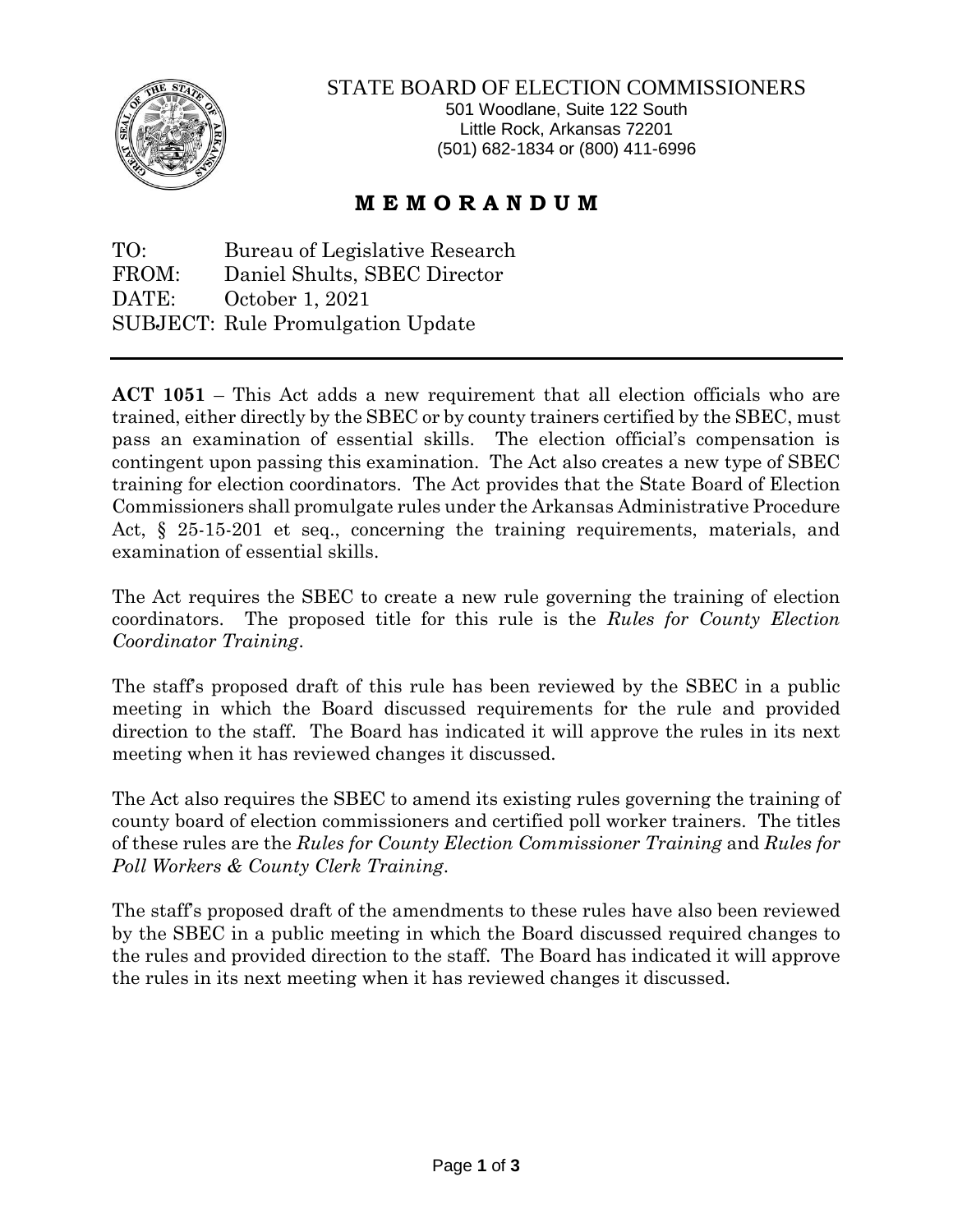**ACT 249** – This Act modifies the constitutional requirements related to the process of verifying your voter registration with a Photo ID by eliminating an alternative procedure that allowed a voter to vote provisionally and have their ballot counted by signing an affirmation but without showing a Photo ID.

The changes implemented by the Act will require the SBEC to amend its existing rules governing the implementation of the photo ID law and provisional voting. The amendments to the *Rules on Poll Watchers, Vote Challenges, and Provisional Voting* amendments have been reviewed by the SBEC in a public meeting to allow the board to discuss required changes to the rule and provide direction to the staff. The Board has indicated it will approve the rules in its next meeting when it has reviewed changes it discussed.

The Amendments to the *Rules for the Verification of Voter Registration* has been reviewed by the SBEC in a public meeting and approved for promulgation. The rule is being sent to the Governor for his approval.

**ACT 756** – This Act modifies the SBEC's process for filing citizen complaints regarding a violation of election or voter registration law by expanding the time to file, expanding the SBEC's jurisdiction, and by implementing a new resolution entitled "institute corrective actions."

The existing rule governing these complaints will need to be adjusted to accommodate the requirements of this Act. The title of the existing rule which requires an amendment is the *Rules of Procedure for Citizen Complaints Regarding Violations of State Election and Voter Registration Laws.* 

The staff's proposed draft of the amendments to this rule has been reviewed by the SBEC in a public meeting in which the Board discussed required changes to the rules and provided direction to the staff. The Board has indicated it will approve the rules in its next meeting when it has reviewed changes it discussed.

**ACT 974** – This Act modifies the SBEC's process for filing citizen complaints regarding a violation of election or voter registration law by creating two new resolutions to a complaint including decertification of a local election official and "taking over" a county's election.

The existing rule governing these complaints will need to be adjusted to accommodate the requirements of this Act. The title of the existing rule which requires an amendment is the *Rules of Procedure for Citizen Complaints Regarding Violations of State Election and Voter Registration Laws.* 

The staff's proposed draft of the amendments to this rule has been reviewed by the SBEC in a public meeting in which the Board discussed required changes to the rules